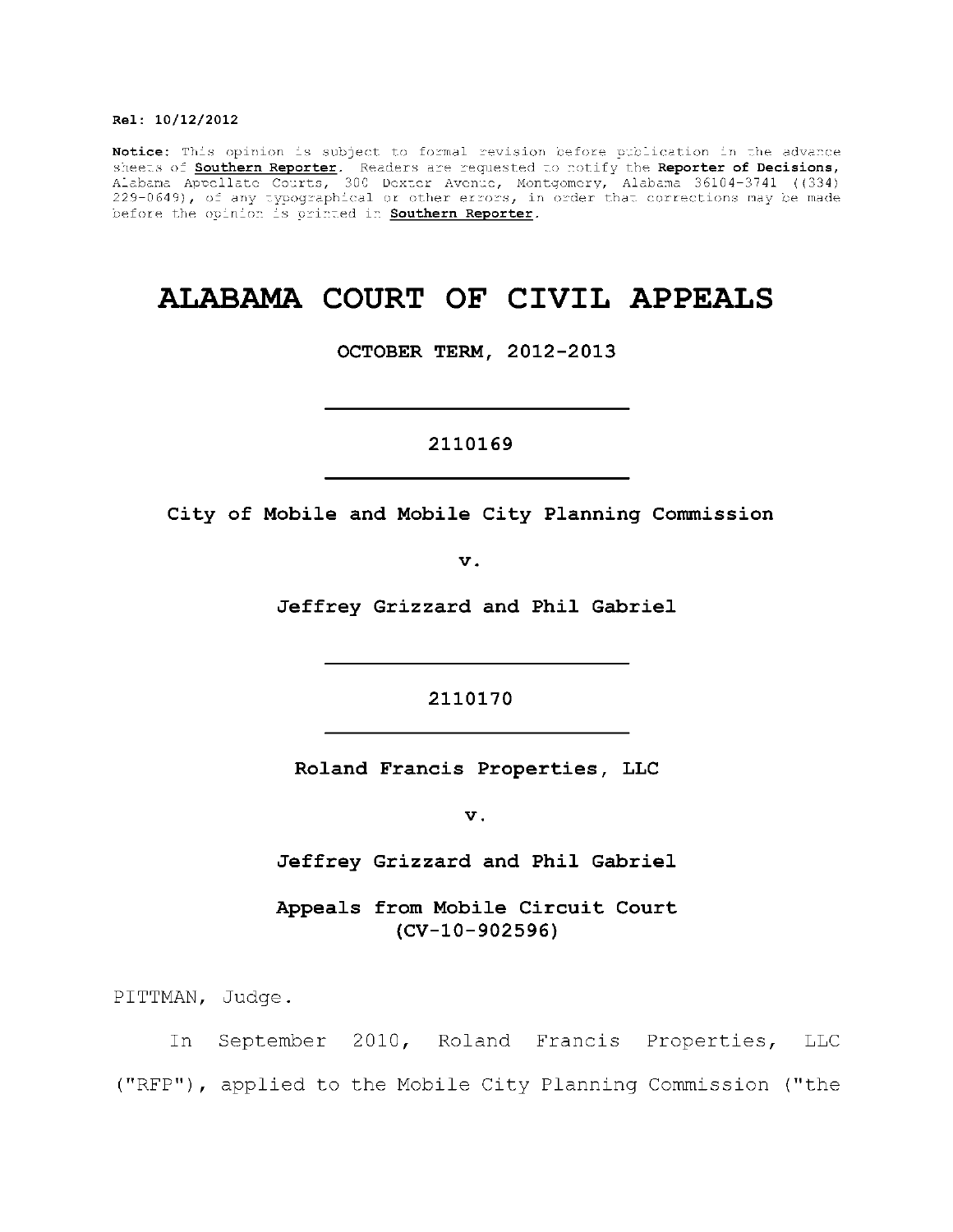Commission") for approval of a Planned Unit Development ("PUD") in order to build an apartment complex in Mobile. The Commission approved RFP's application in October 2010. Neighboring property owners, Jeffrey Grizzard and Phil Gabriel ("the PUD opponents"), appealed from the Commission's decision to the Mobile City Council, which upheld the Commission's action on November 3, 2010. On November 16, 2010, the PUD opponents filed in the Mobile Circuit Court a complaint seeking a judgment declaring that the Commission's approval of RFP's application was in violation of  $$64-5$ , Mobile City Code, and requesting injunctive relief to halt the PUD.

The case came before the circuit court for a bench trial 10 months later, in September 2011. In the meantime, construction on the PUD project had begun in December 2010 and was more than two-thirds complete at the time of trial. On October 4, 2011, the circuit court entered a judgment voiding the Commission's approval of the PUD application on the ground that such approval violated  $$64-5$  and thereby denied the PUD opponents due process of law. In addition, the circuit court invalidated the construction permits that had been issued to RFP and issued a stop-work order.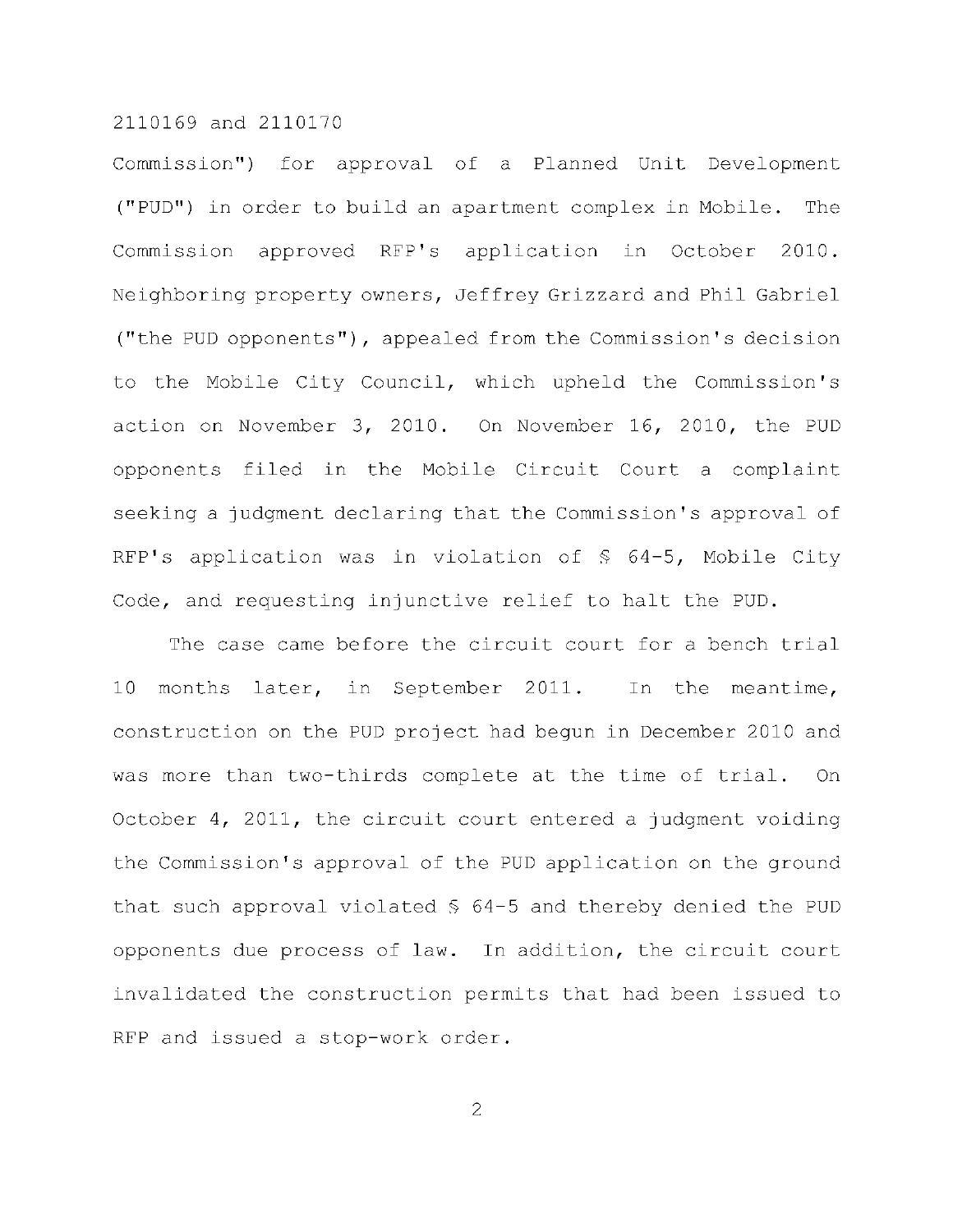On October 10, 2011, RFP moved the circuit court to issue an immediate stay of enforcement of its October 4, 2011, judgment. The City of Mobile and the Commission ("the municipal parties") joined that motion. On November 3, 2011, RFP and the municipal parties filed separate appeals to the supreme court from the circuit court's judgment. When the circuit court denied their requests for a stay, RFP and the municipal parties sought a stay in the supreme court on November  $9$ , 2011. The supreme court consolidated the appeals and transferred them, along with the motions for a stay, to this court pursuant to  $$ 12-2-7(6)$ , Ala. Code 1975, on November 10, 2011. On November 29, 2011, this court granted the motions for a stay pending further order of this court.

#### Standard of Review

" $[T]$ he construction of a  $[m$ unicipal ordinance is a question of law." Burnham v. City of Mobile, 277 Ala. 659, 661, 174 So. 2d 301, 302 (1965) (citing 8 McQuillin, The Law of Municipal Corporations \$ 25.71). "The trial court's interpretation of the provisions of  $\ldots$  an ordinance is a determination of law, which is not entitled to a presumption of correctness on appeal." Studio 205, Inc. v. City of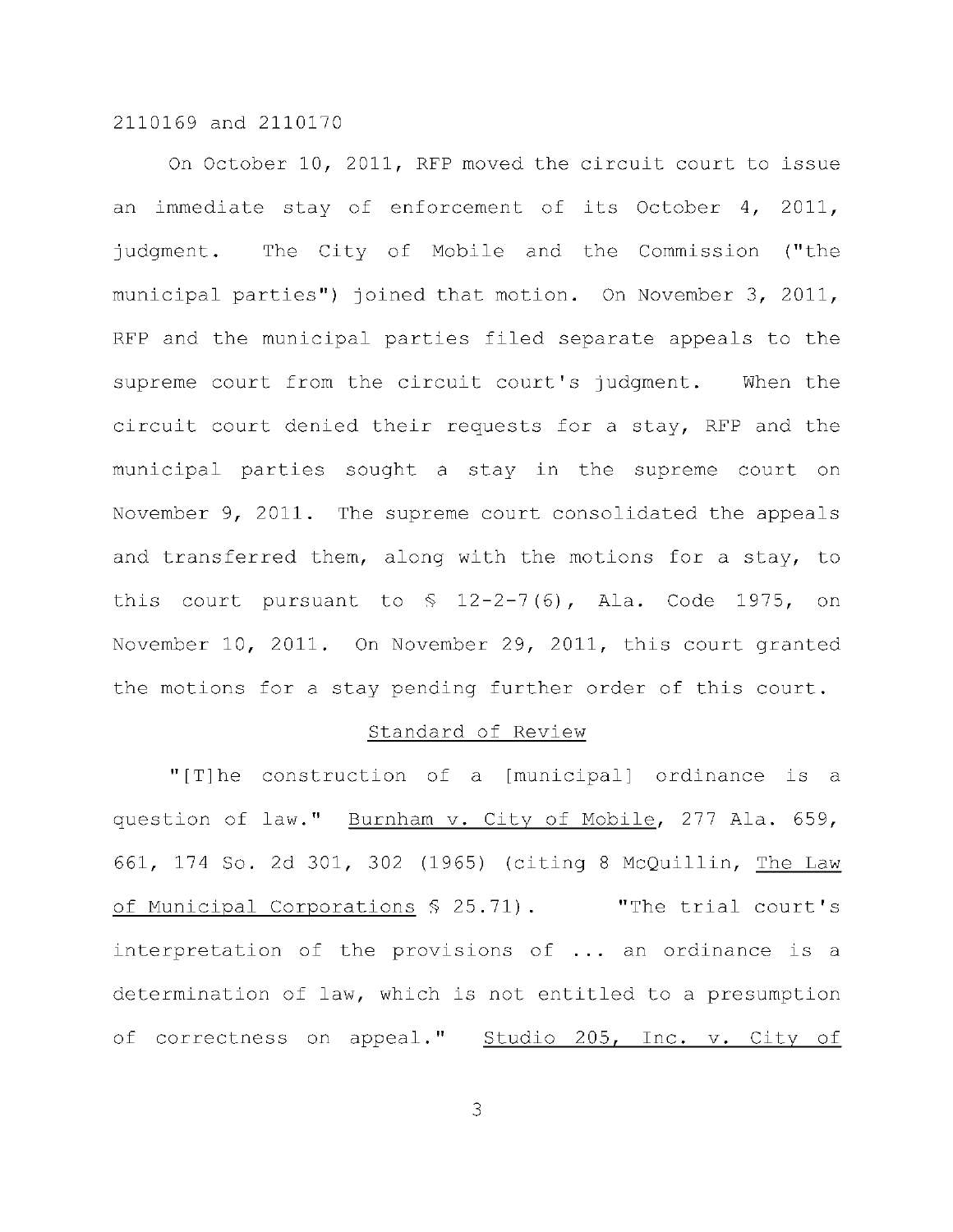Brewton, 967 So. 2d 86, 87 (Ala. 2007) (citing Clark v. Houston Cnty. Comm'n, 507 So. 2d 902, 903 (Ala. 1987)).

# Discussion

Section 64-5 of the Mobile Municipal Code deals with PUDs. Paragraph A sets out the purposes and objectives of a PUD:

"1. Purposes. Under the regulations prescribed by this chapter for the various districts, separate building site is required for each building other than an accessory building. For the purpose of allowing and encouraging variety of design and flexibility of location for buildings comprising a planned unit development (PUD) under this section, the requirement for a separate building site for each building is waived and the land occupied by the planned unit development is considered to be the building site for the group of buildings as a whole.

"It is the further purpose of this section to encourage the unified development of tracts of land that are suitable in size, location, and character for the uses and buildings proposed. To that end, the application of the district requlations governing development on a lot-by-lot basis is modified for planned unit developments, hereinafter called PUDs, that meet the objectives and conform to the standards of this section.

"Although PUDs are most commonly multiple-family residential projects, such other building groups as shopping centers and industrial parks, as well as one-family residential projects using innovative building types and arrangements, may be designed and developed under this section.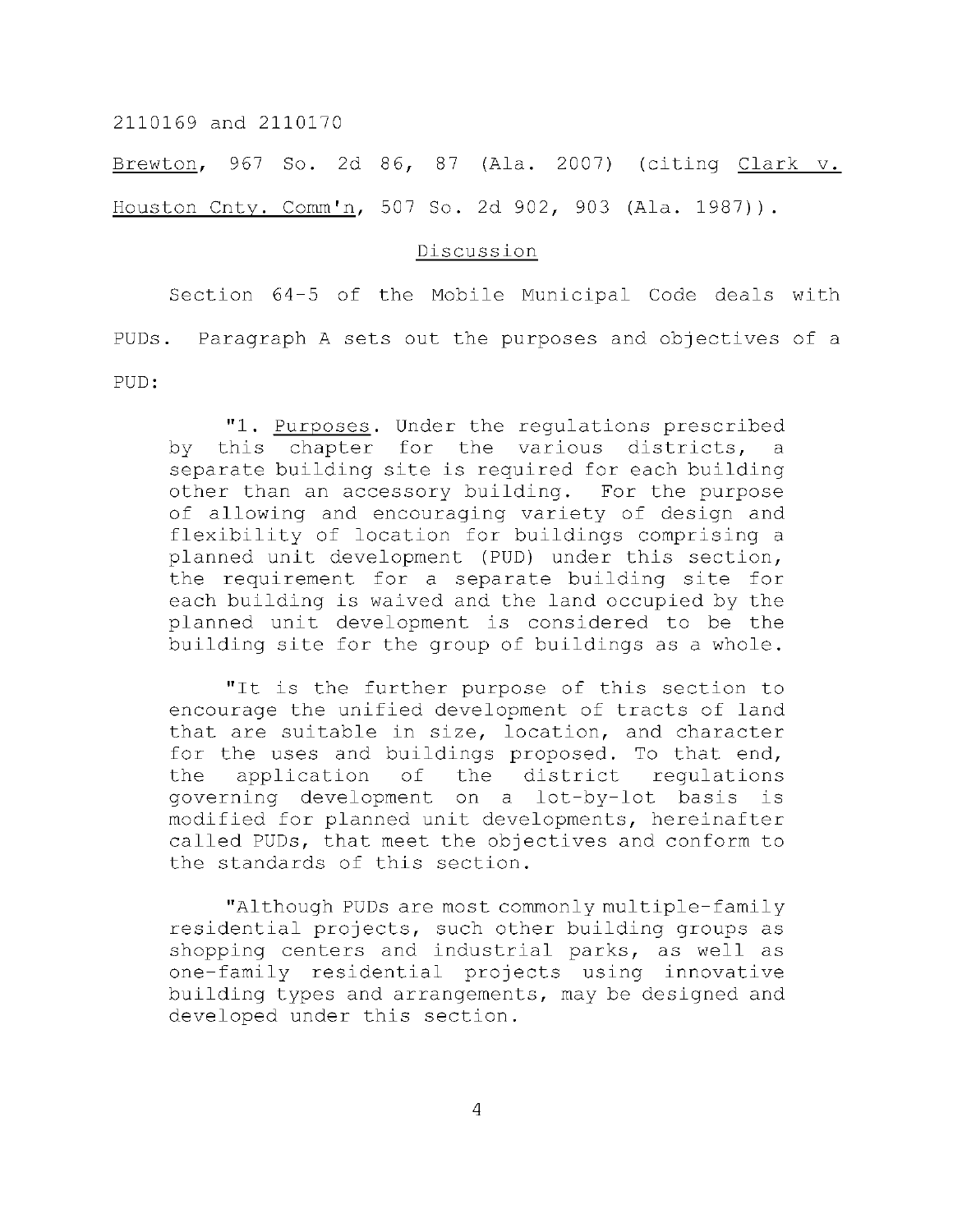"2. Objectives. In pursuit of these purposes, the objectives to be met by a PUD are as follows:

"a. Creative design. To encourage innovative and diversified design in building form and site development;

"b. Flexibility. To permit greater flexibility in the location and arrangement of buildings and uses than is generally possible under district requlations;

"c. Efficient land use. To encourage the most efficient and sustainable use of land, especially tracts in the inner part of the city that remain undeveloped or that are appropriate for redevelopment;

"d. Environment. To preserve and protect as urban amenities the natural features and characteristics of the land:

"e. Open space. To encourage the provision of common open space through efficient site design;

"f. Public services. To encourage optimum use of available public utilities, streets and community facilities."

Paragraph B of  $\frac{6}{7}$  64-5 sets out the modifications and limitations to which a PUD is subject. "Modifications" encompass matters such as permitted uses and residential building types within various zoning classifications, as well as building-site area and yard requirements. Under "Limitations" the following appears: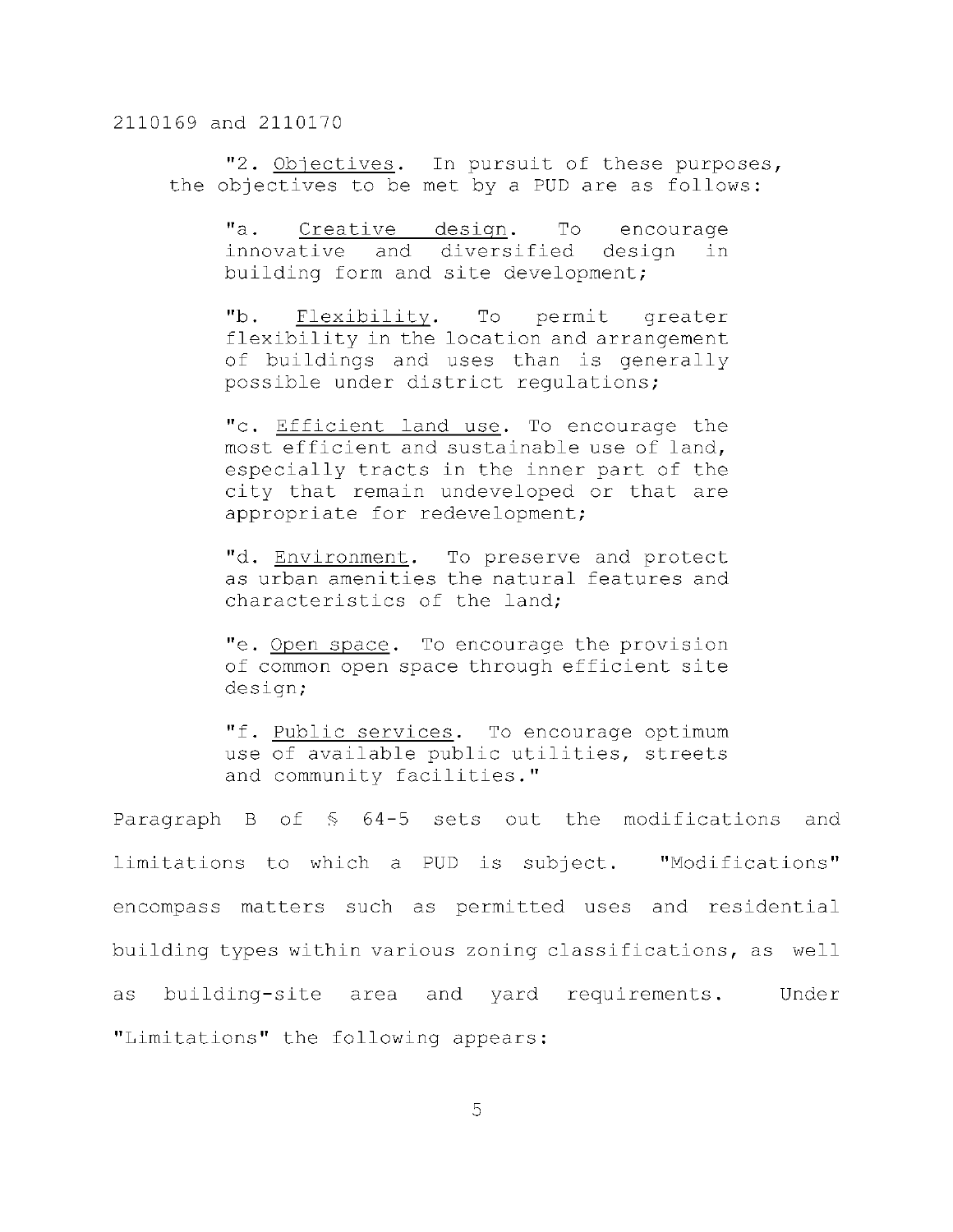"2. Limitations. Planned unit developments shall be subject to the following limitations:

"a. Size of tract. The tract of land to be occupied by the PUD shall be of sufficient size to accommodate the proposed uses and buildings in a homogeneous and harmonious entity (as distinguished from typical lot-by-lot development).

"b. Public services. No PUD shall be approved unless the planning commission determines, upon advice of the appropriate authorities, that the water, sanitary and drainage facilities, access streets and fire protection are adequate to meet the demands of the PUD."

(Emphasis added.) All parties agreed that Knollwood Drive, the access road leading to the PUD, was inadequate to meet the demands of the PUD. Despite the emphasized language in T B.2.b. of  $\frac{6}{9}$  64-5 -- that "[n]o PUD shall be approved unless the planning commission determines  $\ldots$  that the  $\ldots$  access streets  $\ldots$  are adequate to meet the demands of the PUD" -the Commission approved the PUD application on the condition that RFP make improvements to the access road, without which no certificate of occupancy would be issued. Deputy Director of City Planning Richard Olsen testified that, during his 24 years of employment with the City, it had been the practice of the Commission to approve PUD applications "subject to"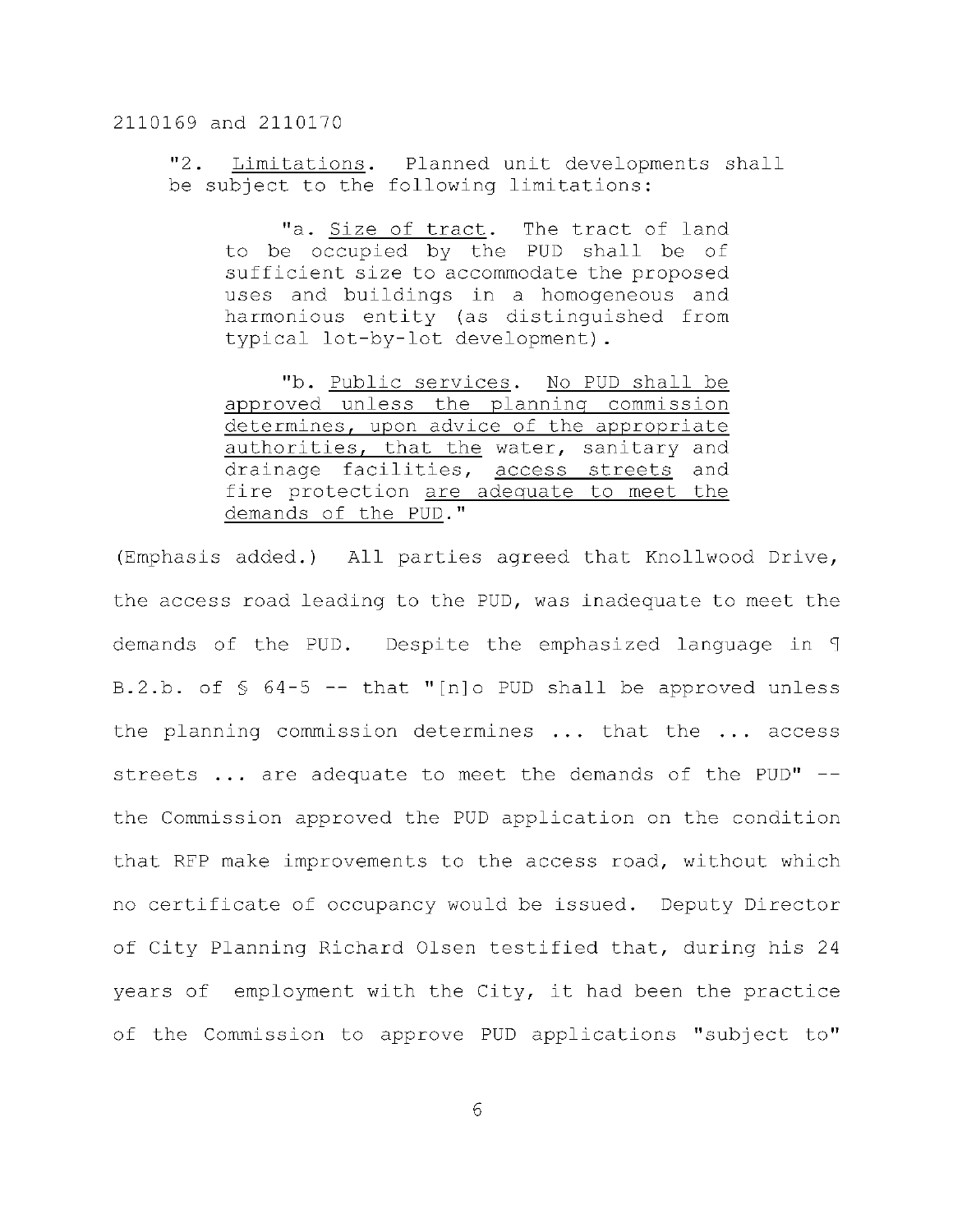certain conditions. That practice, Olsen said, had been based upon  $\text{I}$  D.2.c. of § 64-5, which provides:

"Action on development plan. Within a reasonable time, the planning commission shall approve, approve with modifications and/or conditions, or disapprove the development plan. If approval of the development plan stipulates modifications or conditions, such modifications or conditions shall be illustrated on the development plan prior to its submittal for permitting."

(Emphasis added.) Further, Olsen said, the municipal parties had consistently interpreted the pertinent provisions of  $\S$  64-5 to allow the satisfaction of conditional items to "proceed at the same time as construction of the project itself," rather than to require that conditional items be completed before construction of a proposed project. In fact, Olsen acknowledged that some items listed in  $\P$  B.2.b. as "public services," such as fire protection, can only be accomplished contemporaneously with the project itself. RFP and the municipal parties contend that the PUD opponents' interpretation of  $\text{\texttt{M}}$  B.2.b. ignores the financial reality that no developer would be willing to undertake the estimated \$300,000 in improvements to the access road without first having a PUD approval in hand.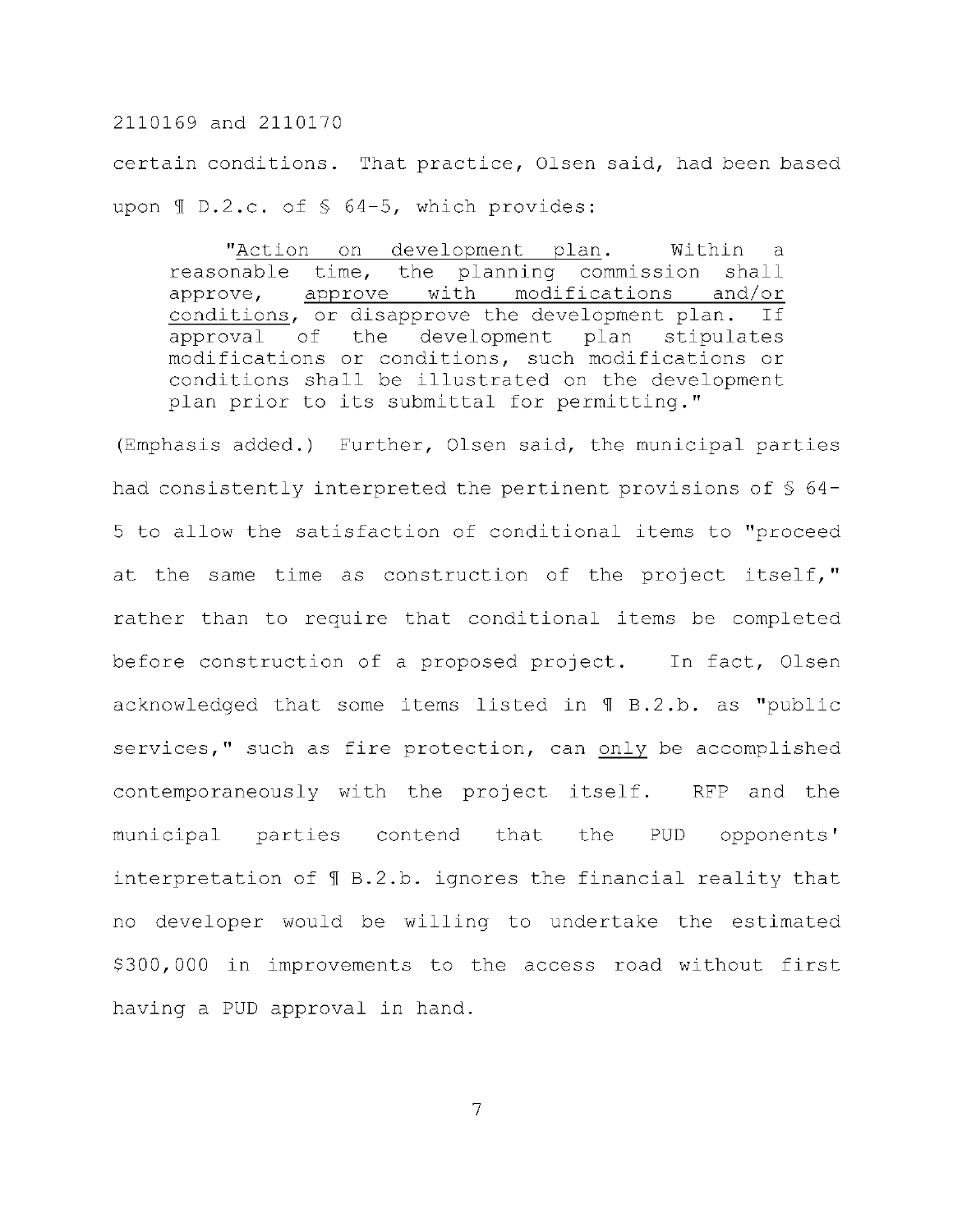The PUD opponents argued in the circuit court and continue to maintain on appeal that, pursuant to  $\text{\texttt{T}}$  B.2.b., necessary improvements to the access road were required to be made before the PUD application was approved and that the Commission exceeded its authority by conditionally approving the application when the access road was demonstrably inadequate .

We are therefore required to determine whether  $\mathbb{I}$  B.2.b., specifically the adequate-access-street provision of that paragraph, states a sine qua non requirement for approval of a PUD application or whether the adequate-access-street provision of  $\P$  B.2.b. can be the subject of an "approval with conditions" pursuant to  $\mathcal I$  D.2.c.

"City ordinances are subject to the same general rules of construction, as are acts of the Legislature. S & S Distrib. Co. v. Town of New Hope, 334 So. 2d 905 (Ala. 1976). In John Deere Co. v. Gamble, 523 So. 2d 95, 99-100 (Ala. 1988), [our supreme court], quoting Clark v. Houston County Comm'n, 507 So. 2d 902, 903-04 (Ala. 1987), set out the following general rules of statutory construction, which also apply to the construction of municipal ordinances:

"'"The fundamental rule of statutory construction is to ascertain and give effect to the intent of the [city council] in enacting the [ordinance]. Advertiser Co. v. Hobbie, 474 So. 2d 93 (Ala. 1985);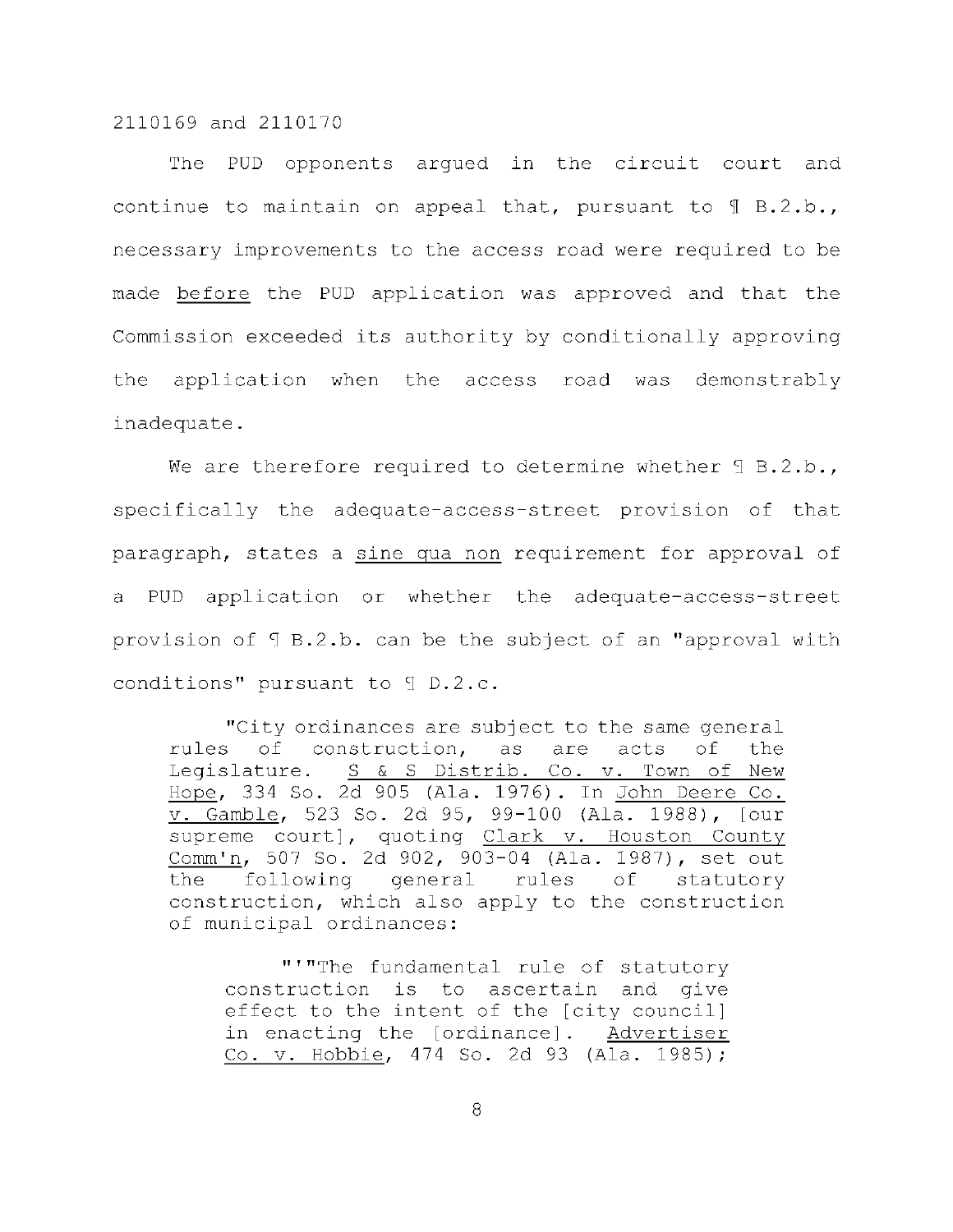League of Women Voters v. Renfro, 292 Ala. 128, 290 So. 2d 167 (1974). If possible, the intent of the [city council] should be gathered from the language of the [ordinance] itself. Advertiser Co. v. Hobbie, supra; Morgan County Board of Education v. Alabama Public School & College Authority, 362 So. 2d 850 (Ala. 1978). If the  $[ordinate]$  is ambiguous or uncertain, the court may consider conditions which might arise under the provisions of the [ordinance] and examine results that will flow from giving the language in question one particular meaning rather than another. Studdard v. South Central Bell Telephone Co., 356 So. 2d 139  $(Ala. 1978)$ ; Leaque of Women Voters v. Renfro, supra."'"

Ex parte City of Orange Beach Bd. of Adjustment, 833 So. 2d 51, 55-56 (Ala. 2001). "When interpreting an ordinance, each word or phrase must be given meaning so that no part is rendered void, superfluous, contradictory, or insignificant. Ordinances should be read in pari materia when relevant." 1A Norman J. Singer & J.D. Shambie Singer, Sutherland Statutes and Statutory Construction  $S$  30:6 (7th ed. 2009) (footnotes omitted).  $"[T]$ he whole  $[ordinate]$  under construction should be examined and, if possible, each section should be given effect." Employees' Ret. Sys. of Alabama v. Head, 369 So. 2d 1227, 1228 (Ala. 1979). "'"'There is a presumption that every word, sentence, or provision [of an ordinance] was intended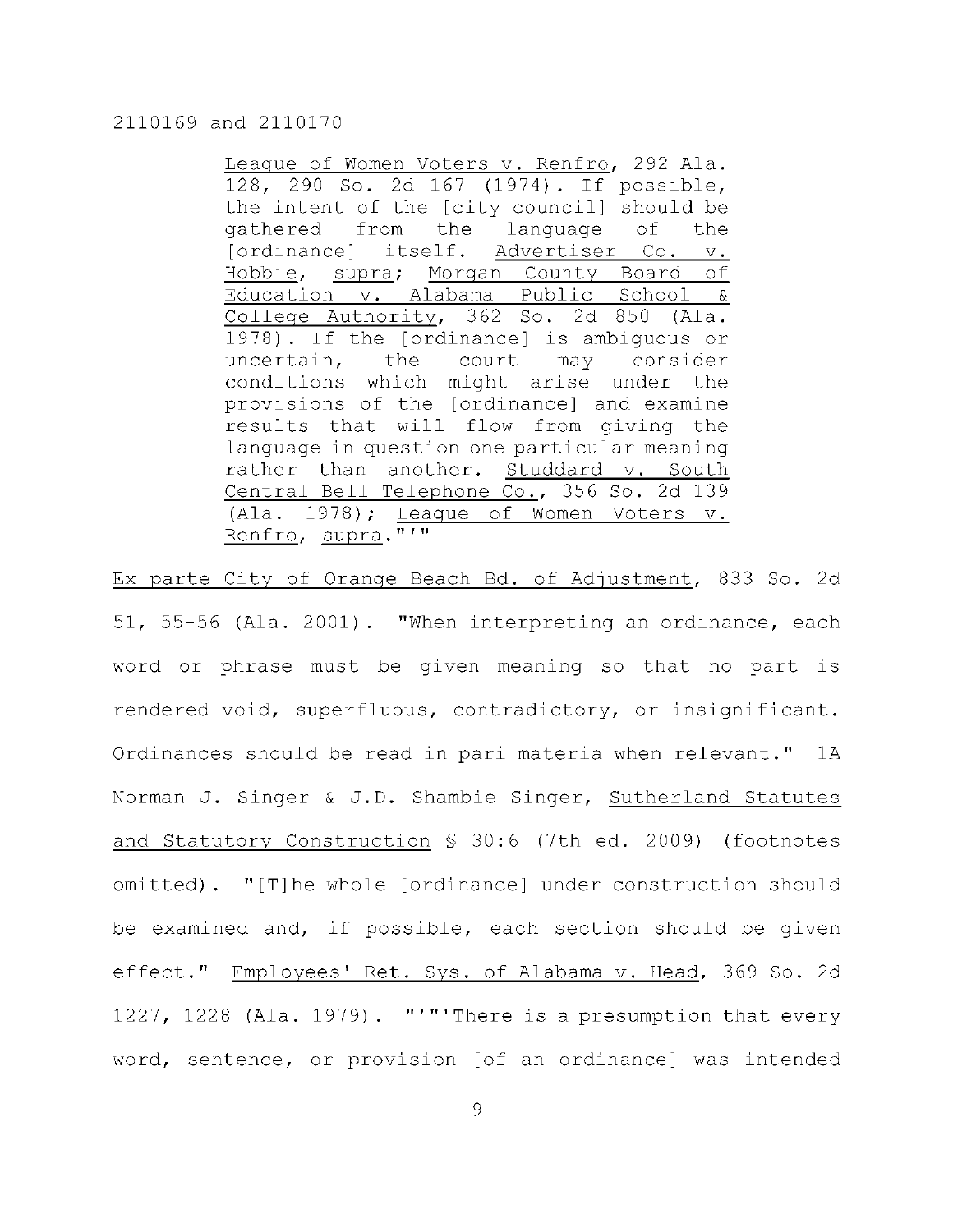for some useful purpose, has some force and effect, and that some effect is to be given to each, and also that no superfluous words or provisions were used. '"'" Surtees v. VFJ Ventures, Inc., 8 So. 3d 950, 970 (Ala. Civ. App. 2008) (quoting Ex parte Uniroyal Tire Co., 779 So. 2d 227, 236 (Ala. 2000), quoting in turn Sheffield v. State, 708 So. 2d 899, 909 (Ala. Crim. App. 1997)). "Instead of taking one isolated and narrowly construed sentence of [a section in an ordinance], we should look to the entire framework of the [ordinance], the intents and purposes of the [ordinance] and the means by which it has been given construction, effect and operation during its years of existence." Jordan v. City of Mobile, 260 Ala. 393, 401, 71 So. 2d 513, 520 (1954).

Application of the foregoing principles of construction leads us to the conclusion that the PUD opponents' interpretation of  $\P$  B.2.b. is impermissibly narrow and constrained. Their interpretation ignores the intent of the city council, as gathered from the language of the ordinance, specifically  $\P$  A.1 ("to encourage the unified development of  $[PUDS]$ "), and  $\parallel$  A.2.f. ("[t] o encourage optimum use of available public utilities, streets and community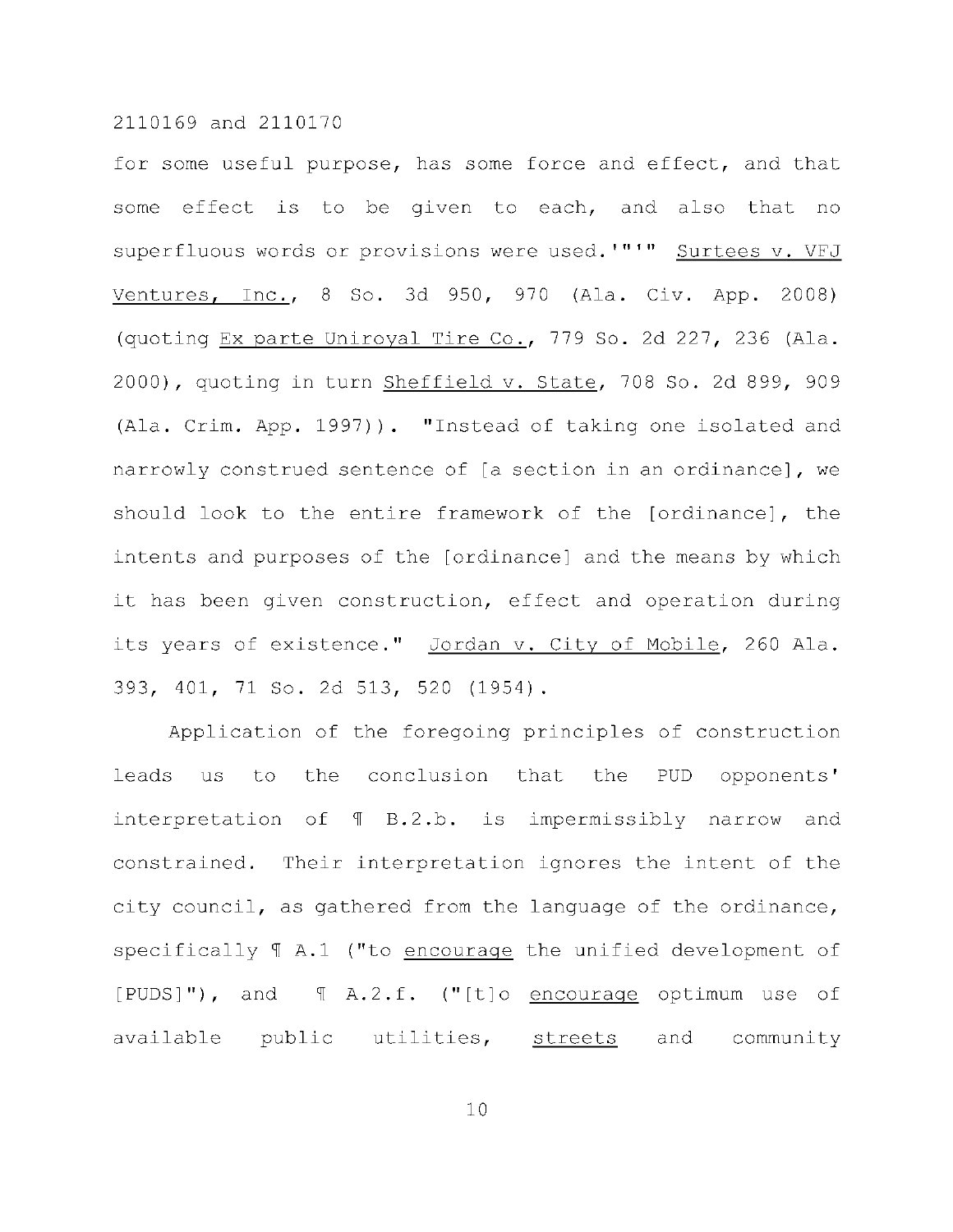facilities"). The interpretation advocated by the PUD opponents also disregards the results that likely will flow from giving  $I$  B.2.b. the meaning they suggest. As the Commission implicitly recognized in approving the PUD application conditioned on later improvement of the access road, to construe  $I$  B.2.b. as the PUD opponents propose would actually discourage PUDs because few developers would undertake costly offsite improvements without the assurance that their PUD proposal had been approved. Finally, and most importantly, the reading of  $\text{I}$  B.2.b. advocated by the PUD opponents leaves no room for the operation of  $\texttt{T}$  D.2.c., a provision of the Mobile City Code that, the evidence indicated, the Commission had relied upon for decades without challenge.<sup>1</sup> "Instead of taking one isolated and narrowly

<sup>&</sup>lt;sup>1</sup>RFP points out in its appellate brief that, after the entry of the circuit court's judgment in this case, the City amended  $\text{T B.2.b.}$  on January 10, 2012, to read as follows:

<sup>&</sup>quot;B. Modifications and limitations.

<sup>&</sup>quot;2. Limitations. Planned unit developments shall be subject to following limitations:

b. Public services. No PUD shall be approved unless the planning commission determines, upon advice of the appropriate authorities, that the water, sanitary and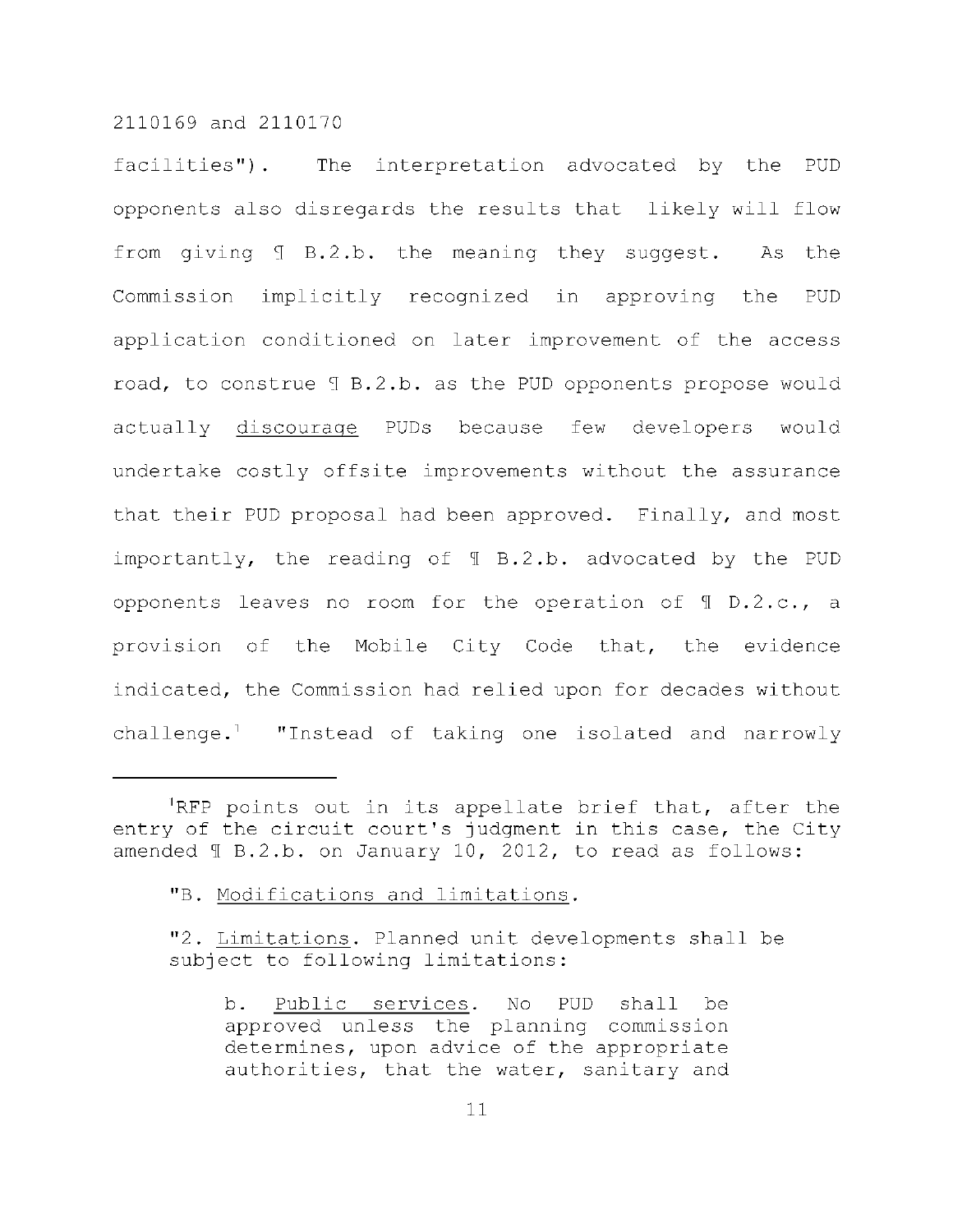construed sentence of  $[\text{T B.2.b.}]$ , we should look to the entire

drainage facilities, access streets and fire protection are adequate to meet the demands of the PUD.

"Provided, however, that the planning commission may approve a PUD prior to construction of such facilities, access streets and fire protection as recommended by the appropriate authorities to meet the demands of the PUD, if the planning commission specifies the completion of such recommended improvements prior to the issuance of a Certificate of Occupancy as a condition of the PUD approval.

"II. REPEAL OF CONFLICTING ORDINANCE.

"All Ordinances or parts of Ordinances in conflict with the provisions of this Ordinance, insofar as they conflict, are hereby repealed."

A popular treatise states:

"An amendment which in effect construes and clarifies a prior statute must be accepted as the legislative declaration of the meaning of the original act, where the amendment was adopted soon after the controversy arose concerning the proper interpretation of the statute. This has led courts to logically conclude that an amendment was adopted to make plain what the legislation had been all along from the time of the statute's original enactment."

1A Singer & Singer, Sutherland Statutes and Statutory Construction  $S$  22:31 (footnotes omitted).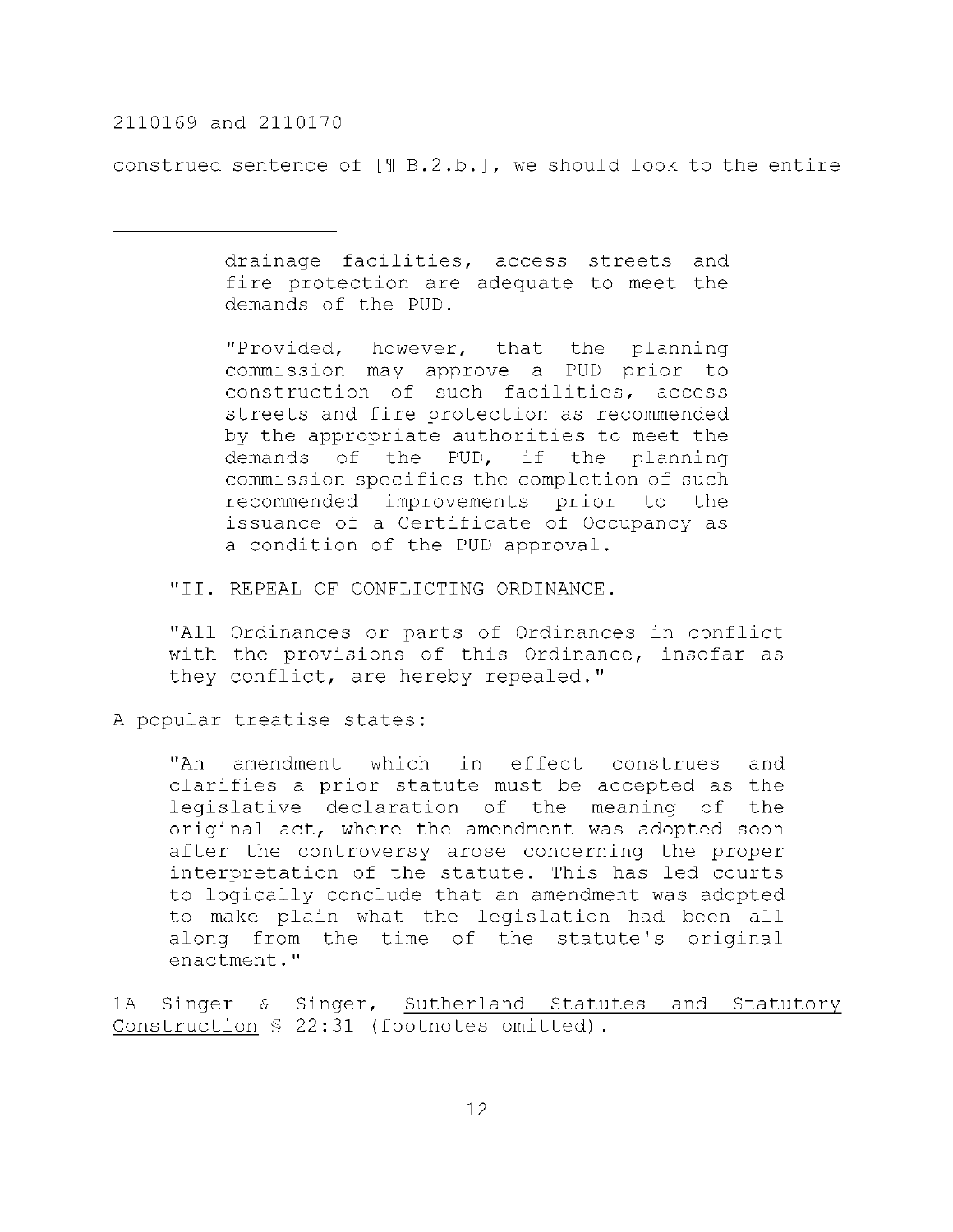framework of  $[$ 64-5]$ , the intents and purposes of  $[$ 0.2.c.]$ and the means by which it has been given construction, effect and operation during its years of existence." Jordan, 260 Ala. at 401, 71 So. 2d at 520.

The interpretation of  $\P$  B.2.b. advanced by the PUD opponents is not only inconsistent with well-established principles of statutory construction, it is also unsupported by City of Tuscaloosa v. Bryan, 505 So. 2d 330 (Ala. 1987), the primary authority the PUD opponents cite in defense of their reading of the ordinance. The PUD opponents interpret I B.2.b. as a limitation on the Commission's administrative power to approve a PUD application. The circuit court evidently agreed, because its judgment quoted the following statement by the  $Bryan$  court: "'[O]rdinances regulating PUDs are intended to protect neighboring property owners by setting out specific prerequisites which must be met by applicants prior to approval." 505 So. 2d at 336 (emphasis added).

Presumably, the circuit court analogized the "specific prerequisite" that had not been met prior to the approval of the PUD in Bryan to the access-road improvement that had not been accomplished by RFP in the present case. Bryan, however,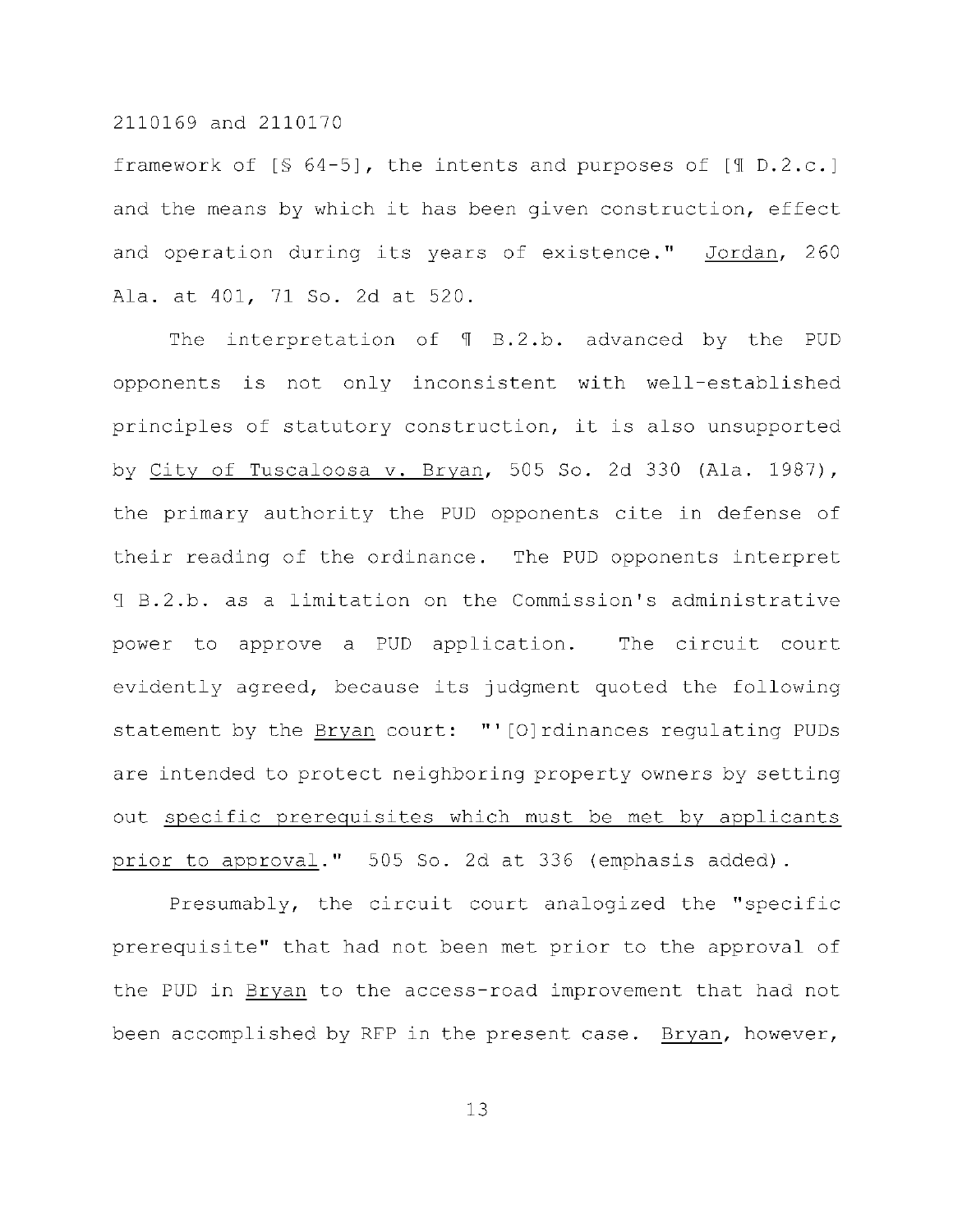is distinguishable because it addressed a completely different question from the question presented here: whether a municipality had violated its own zoning ordinance when it approved a PUD that did not substantially comply with the requirements of that zoning ordinance. The "specific prerequisite" that had not been met in Bryan, therefore, was compliance with another ordinance, specifically, a zoning ordinance, without which the municipality had no authority to approve the PUD. In Bryan our supreme court stated:

"Notwithstanding its flexibility, a PUD must still fit into a municipality's comprehensive zoning plan. Clearly, ordinances regulating PUDs are intended to protect neighboring property owners by setting out specific prerequisites which must be met by applicants prior to approval. Compliance with these prerequisites serves to insure that a PUD, as proposed, will fit into the municipality's existing comprehensive zoning plan. Therefore, there must be compliance with the ordinance. 82 Am. Jur. 2d Zoning and Planning, [§ 106 (1976)]."

505 So. 2d at 336 (emphasis added). The quote from Bryan that appears in the circuit court's judgment and that is emphasized above is an abbreviated version of our supreme court's holding taken out of context from the passage in which it appears.

In contrast to the situation in Bryan, the "specific prerequisite" that RFP had not met when its PUD application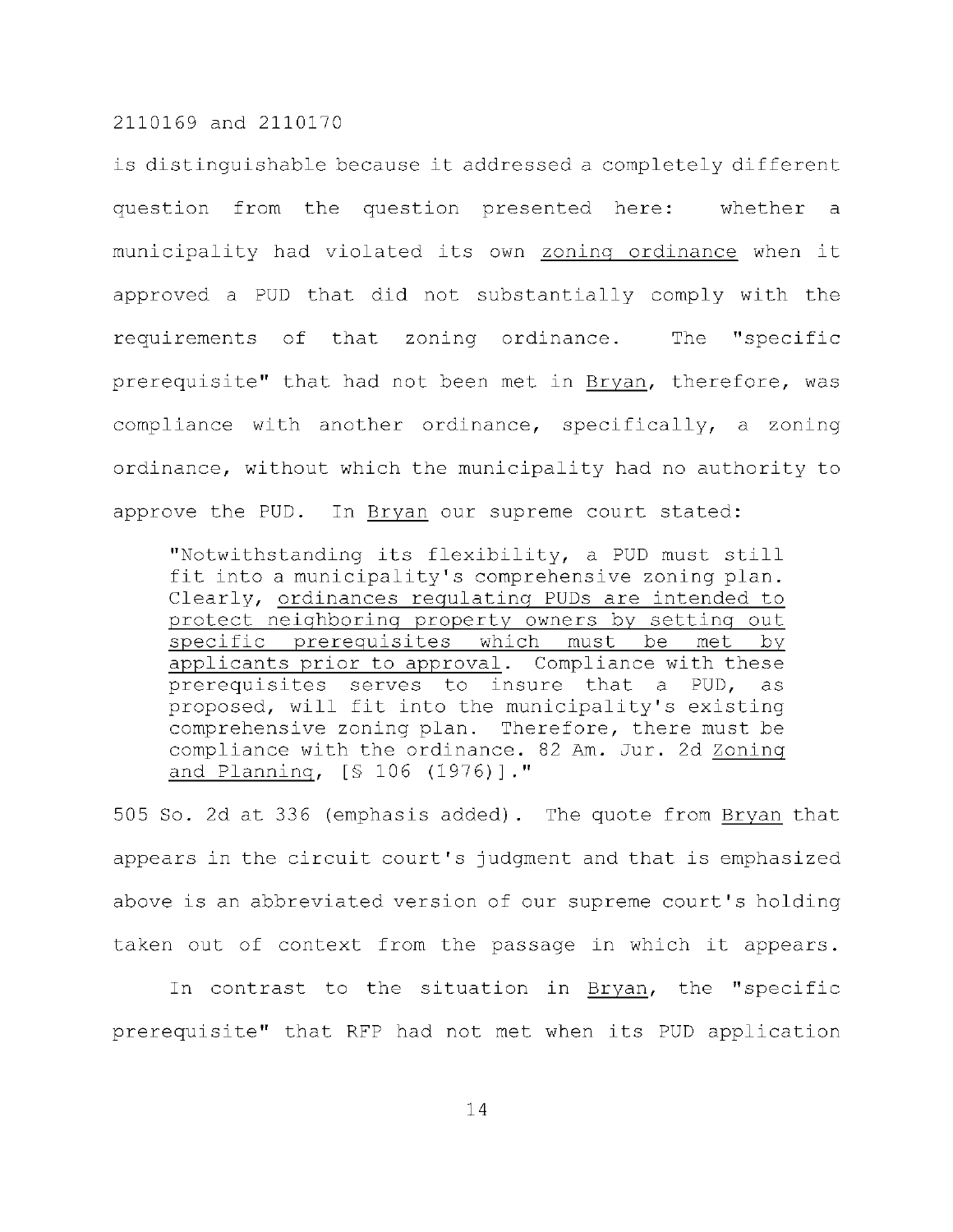was approved  $-$  the access-road improvement  $-$  was not a sine qua non requirement for approval of RFP's application and did not deprive the Commission of the authority to approve the PUD. That is so precisely because  $\P D.2.c.$  authorized the Commission to approve the project "with conditions."

In Boulder Corp. v. Vann, 345 So. 2d 272, 275 (Ala. 1977), our supreme court stated that, "[i]n exercising its function approving or disapproving any [PUD], the Commission acts in an administrative capacity, and is bound by any limitations on its authority contained in the legislation authorizing it to act." Because  $\text{\ensuremath{\mathfrak{N}}}$  D.2.c. broadens rather than limits the authority of the Commission to approve a PUD by allowing an approval "with conditions,"  $\lceil$  D.2.c. must be read in pari materia with  $\text{\texttt{M}}$  B.2.b. to the end that each provision is "given meaning so that no part [of  $$64-5]$  is rendered void, superfluous, contradictory, or insignificant." 1A Singer & Singer, Sutherland Statutes and Statutory Construction § 30:6.

Because the circuit court's construction of the PUD ordinance erroneously overlooked the effect of  $\texttt{T}$  D.2.c., a provision that expressly allows approval of a PUD application